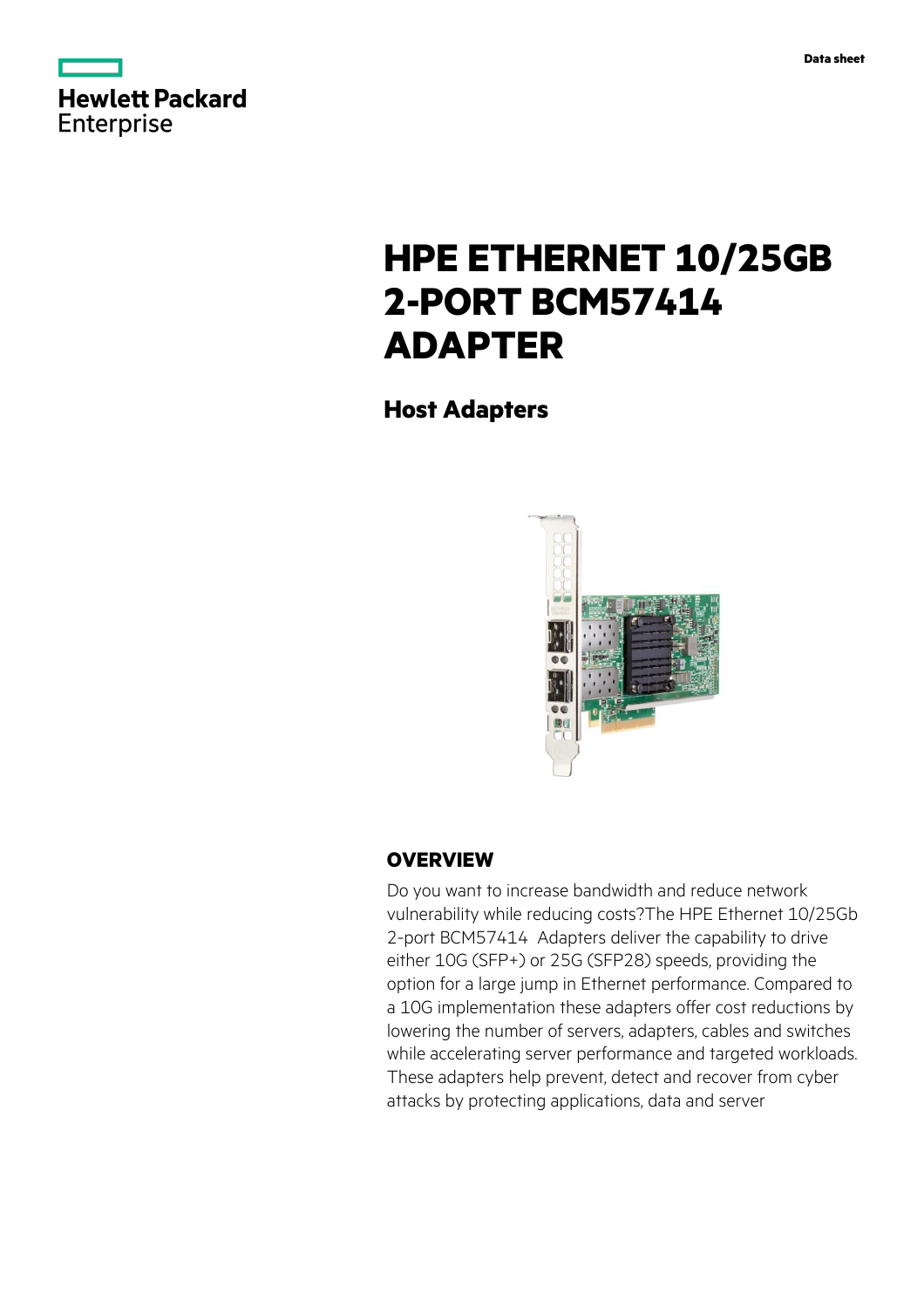infrastructure by authenticating digitally signed firmware via a Root of Trust architecture. In addition, they offer Secure Boot, Device-level Firewall and other advanced security features.

## **FEATURES**

### **Safeguard Your Data and Your Business Network**

The HPE Ethernet 10/25Gb 2-port BCM57414 Adapter blocks installation of rogue or corrupted firmware and verifies that the executing firmware is trusted via Hardware Root of Trust and Authentication.

Stops unmanaged access to memory or storage with Device - level Firewall. This validates that on-device firmware and configuration data can only be accessed by authorized agents.

Provides traceability into authenticated firmware updates by capturing changes in standard system logs.

### **Boosting I/O Bandwidth with Lower Latency**

The HPE Ethernet 10/25Gb 2-port BCM57414 Adapter delivers single root I/O virtualization (SR-IOV) with the ability to run a large number of virtual machines (VMs) per server, which reduces the need for hardware and the resultant costs of space and power required by hardware devices.

Reduces CPU Utilization and helps improve host VM density and server efficiency using remote direct memory access (RDMA) over Converged Ethernet (RoCE v2) for Live Migration, Microsoft SMB Direct environments.

### **Realize Breakthrough Economics**

The HPE Ethernet 10/25Gb 2-port BCM57414 Adapter offloads packet processing to reduce CPU utilization and lower power with Tunnel Offloads (VXLAN and NVGRE).

Speeds packet processing to service more I/O requests utilizing data plane development packet (DPDK).

## **Technical specifications HPE Ethernet 10/25Gb 2-port BCM57414 Adapter**

| Data rate          | 10/25Gb      |
|--------------------|--------------|
| <b>Bus type</b>    | PCIe Gen3 x8 |
| <b>Form factor</b> | Standup&ALOM |